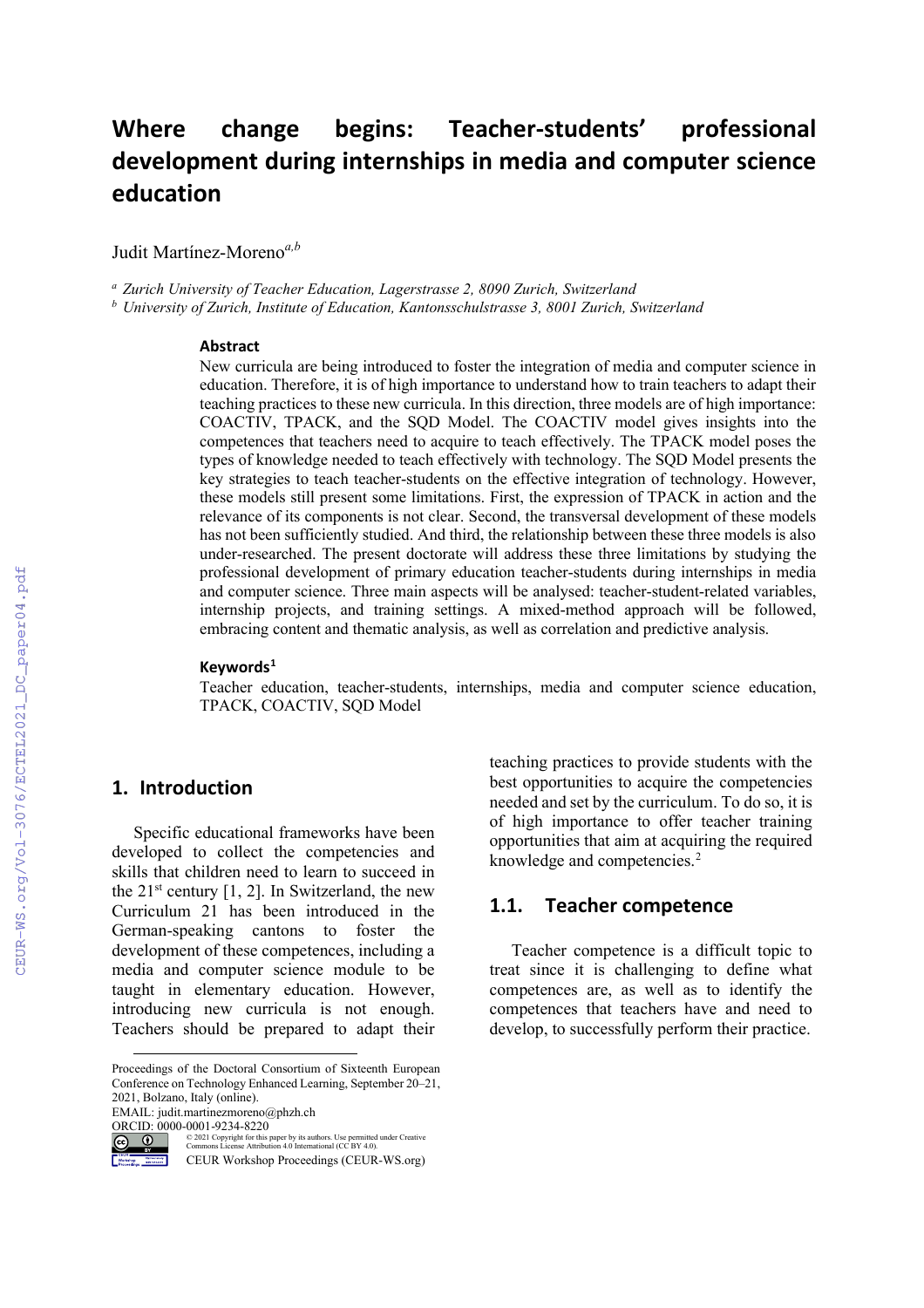

**Figure 1**: Competence as a continuum taken from Blömeke et al. [3]

After analysing several conceptual frameworks and definitions of "competence" in higher education, the "Competence as a continuum model" was developed [3] (see Figure 1). This model is constituted of 3 parts: the left side includes cognitive, affective, and motivational competences for specific contexts; the right side is the behaviour that can be observed; and this is mediated by the part in the middle, which includes the processes done by the actor, such as perception, interpretation, and decision-making processes.

In the field of teaching, one model that systematically identifies the competencies that teachers need to have to perform a good professional practice is the COACTIV (or *Co*gnitive *Activ*ation in the Classroom) model of teachers' professional competence [4] (see Figure 2, which presents the COACTIV model specified for the context of mathematics

teaching). From this perspective, professional teaching practice is an interplay between<br>cognitive and motivational/self-regulatory and motivational/self-regulatory characteristics. Concretely, it contemplates the following aspects: knowledge; values, beliefs and goals; motivational orientations; and professional self-regulation skills. In the case of knowledge, the COACTIV model adopts Shulman's construct of pedagogical content knowledge or PCK and broadens this definition adding organizational and counselling knowledge.

Other personal variables of teacher-students have been seen to be related to the decision of using technology in their teaching practice, such as positive attitudes toward technology and personal control over the decision to use technology [5]; or to the real use of technology, such as perceived competence using ICT for teaching, availability of computers, beliefs



**Figure 2**: COACTIV model taken from Baumert and Kunter [4]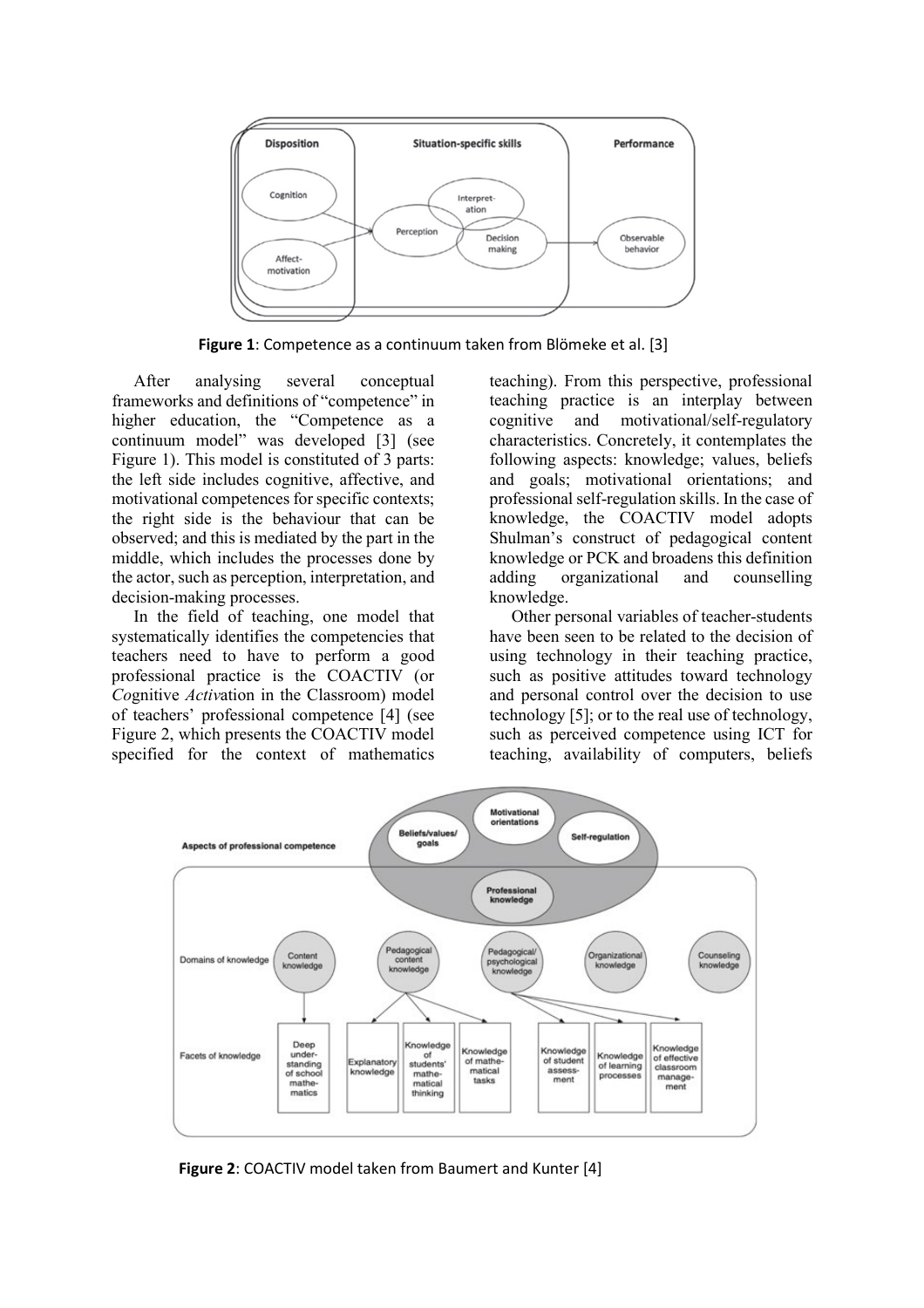about the effect of computers, constructivist forms of teaching and learning [6], self-efficacy and value beliefs [7, 8], or intentions to use Meaningful Learning approaches [9].

About the knowledge that teacher-students should have for teaching with technology, one of the most cited models is the technological, pedagogical and content knowledge, or TPACK, developed by Koehler and Mishra [10]. The TPACK model was built also from Shulman's construct of pedagogical content knowledge or PCK. Their authors aimed to explain the three key components of teacher knowledge that teachers need to develop and consider when integrating technology in their practice to produce effective teaching with technology. According to this model, the types of knowledge that need to be considered are technology, pedagogy, and content knowledge, as well as the interactions between all types of knowledge, and knowledge about the context (see Figure 3). The TPACK model has shown to be useful to increase teacher-students' confidence and understanding of digital pedagogies [11]. Furthermore, it has been seen that it can be developed through active involvement in teaching using technology [12].





In an attempt to unite the Competence Viewed as a Continuum model, COACTIV and TPACK, [13] developed the Developmental Model of Teacher Professional Competence (DevTPC). Although the author developed it as a framework for teaching foreign language online, it still offers potential uses in other fields (see Figure 4).



**Figure 3**: DevTPC model taken from Stadler-Heer [13]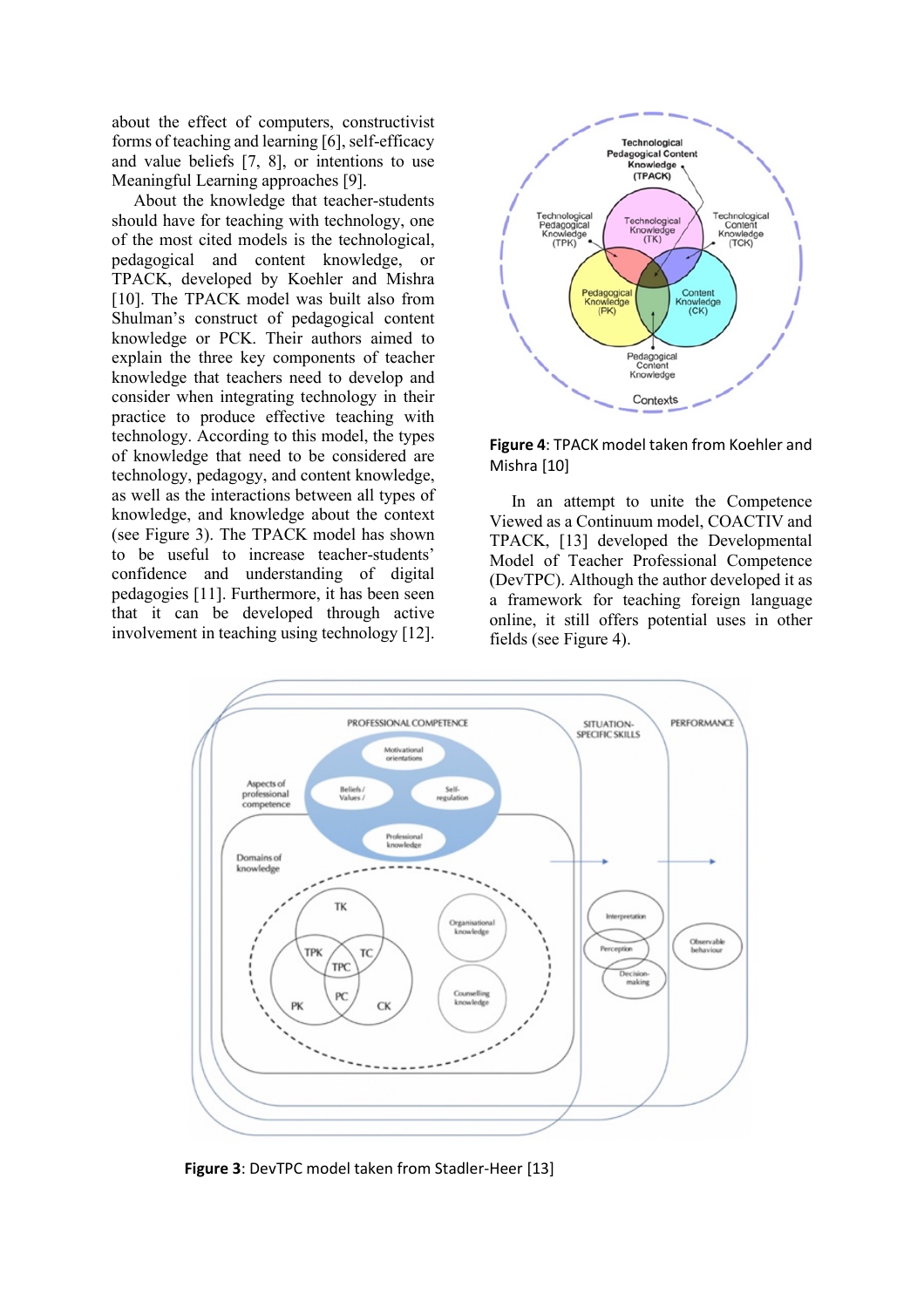Regarding teaching quality, three basic dimensions have been defined to analyse teaching quality: instructional, organizational and emotional support [14, 15]. These three dimensions are linked to variables that are involved in the learning process. The instructional dimension refers to the instructional support given by the teacher to cognitively activate and engage students; the organizational dimension is related to the classroom management and organizational support provided by the teacher to promote academic and social-emotional learning; and the emotional dimension refers to the support that the teacher gives to his/her students to provide a supporting and positive interactions and learning climate.

### **1.2. Teacher education**

Regarding the way that teachers should be trained, different strategies have been implemented to prepare pre-service teachers to integrate technology into their teaching practice. Tondeur et al. [16] carried out a synthesis of qualitative evidence and extracted the key strategies that have been explicitly related to the preparation of pre-service teachers as well as the necessary conditions at the institutional level. With these aspects, the authors built the SQD Model which includes the aspects that should be provided at the micro and institutional level to prepare pre-service teachers (see Figure 5).



**Figure 5**: SQD Model taken from Tondeur et al. [16]

These are role models, reflection, instructional design, collaboration, authentic experiences, and feedback at the micro-level; and technology planning and leadership, cooperation within/between institutions, training staff and access to resources at the institutional level. Systematic and systemic change efforts, and aligning theory and practice, are related to both levels. Furthermore, in the field of teacher education, it has been seen that field experiences have positive impact on beliefs and intentions to use technology, especially when teacher-students see technology being used by skilled teachers [9, 17].

### **1.3. Challenges**

Many attempts are being done to set good theoretical backgrounds that foster effective teacher higher education in the field of technology-enabled learning. However, most of the proposed models lack a solid scientific basis, as it is challenging to develop scientific studies whose findings are generalizable and consistent with previous research.

In the case of TPACK, despite it is already one of the most used models in research, it is currently entering a new phase of development as an empirical theory. As indicated by Petko [18] this could be a consolidation phase before a new invigoration, or a period of stagnation and decline. In any case, there are still some open questions about this model that would be interesting to investigate.

In the first place, there is no clear agreement whether the three circles of knowledge contribute equally to TPACK or if these types of knowledge can be different in different situations or levels of technology integration [18]. The specific definition of the different factors is not clear, nor is it the relationship between them. As Brantley-Dias and Ertmer note [19], we are also still missing a detailed description of how does TPACK or its components look like in action. Furthermore, an ongoing debate is whether the TPACK model should be considered an integrative or a transformative model. The integrative vision assumes that all components directly contribute to the final TPACK, whereas the transformative vision assumes that only TCK, TPK and PCK contribute to the final TPACK. It is highly important to understand how the components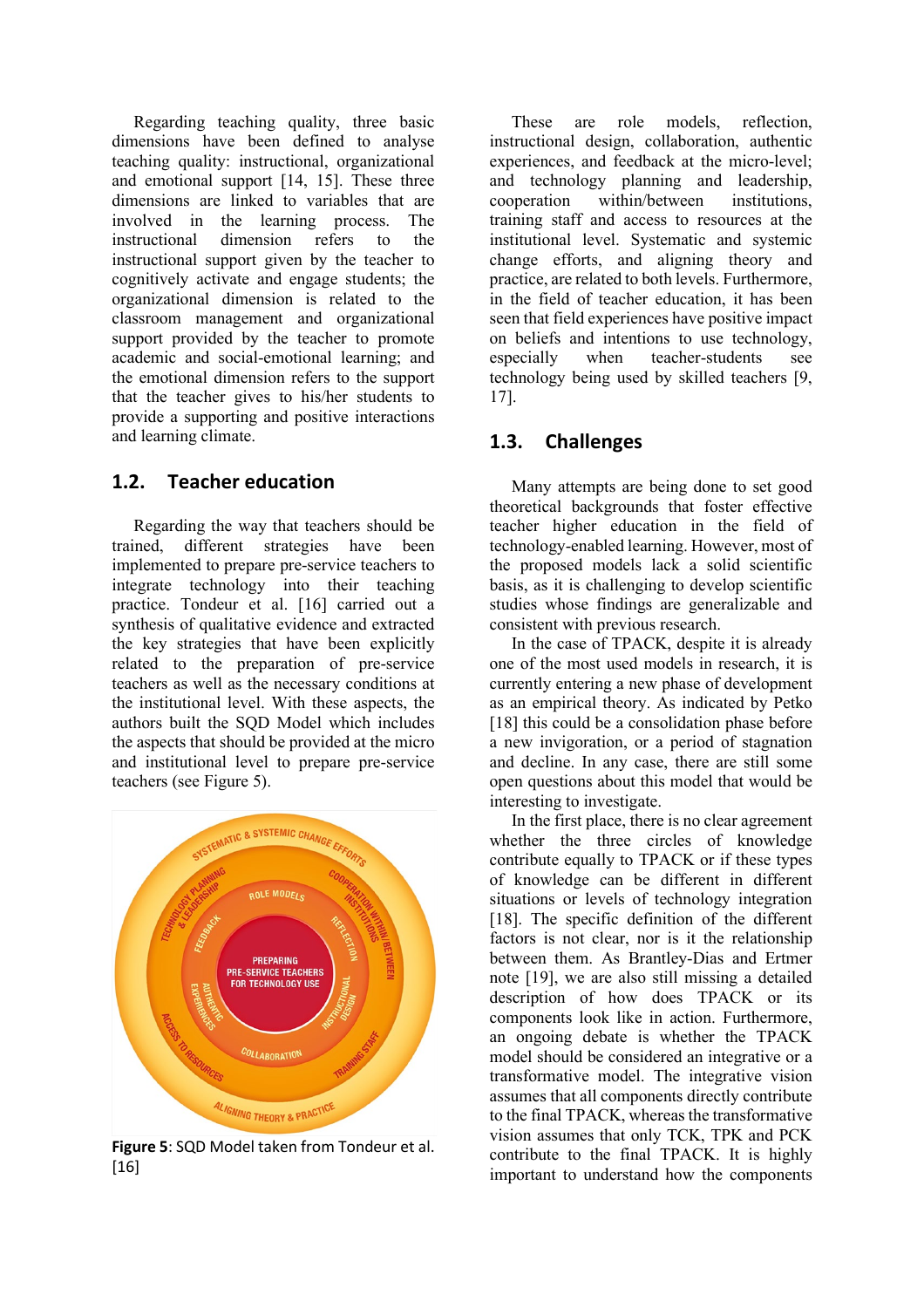interact between them to provide learning opportunities in teacher training that foster the acquisition of TPACK, meaning that if the model is transformative, activities that focus solely on TK will not contribute to improving TPACK, but TCK and TPK will need to be fostered [20].

Many extensions and combinations of the model have been done, such as ICT-TPCK [21], TPACK-XL [22], or GPACK [23], increasing its complexity while remaining unclear whether they offer better theoretical ground. For this, the DevTPC model [13] offers a new approach for combining different complementary models rather than extensions of TPACK, including personal variables originally part of the COACTIV model [4], and an explanation of how to evaluate competences originally from the Competence as a continuum model [3].

About measuring TPACK, there aren't many valid and reliable tools for doing so, since most of them are self-reports that don't evaluate factual knowledge but self-efficacy beliefs and can be easily biased. Another method that has been used are rubric-based ratings based on lesson plans. Furthermore, TPACK has not been studied in international large-scale, longitudinal nor experimental settings [18]. Furthermore, while it has been stated that TPACK is constituted by what teachers know, what teachers do and their reasons for doing so, in the field of education and technology, very little research has investigated the instructional decisions that teacher-students make, focusing on *how* and *why* [24].

A part of knowledge, it is difficult to conclude what other teacher-student-related variables are important to teaching competence. This is why the COACTIV model [4] refers to an interplay between cognitive and motivational/self-regulatory characteristics. And not only personal aspects are needed, but also those at an institutional level for teacher training. Here is where the SQD Model [16] poses several variables, but further research into these aspects is still needed to know the role that these variables play as a mediator of teacher competence.

### **2. Current research 2.1. Research aim**

As it has been presented in the previous section, there are some challenges in the field of teacher education for media and computer science teaching, especially regarding the theoretical grounds that support specific didactic actions. Therefore, the main aim of this research will be to contribute to the development of theoretical models using teacher-students' internships on media and computer science education as the object of study, proving the validity of these theories. The theoretical models that will be used for research purposes will be TPACK and the COACTIV model for teacher competence, and SQD Model for teaching settings.

### **2.2. Research objectives and research questions**

The objectives that are expected to be achieved during this research and the specific research questions that will be addressed are:

- 1. Objective 1: To describe the expression of teacher-students' TPACK in action and analyse the relevance of its components.
	- 1.1. Is self-reported teacher-students' TPACK coherent with observed TPACK?
	- 1.2. Do all TPACK components relate to the general TPACK?
	- 1.3. Are all TPACK components related to a good internship project for media and computer science education?
- 2. Objective 2: To analyse the professional development of teacher-students during an internship in media and computer science.
	- 2.1. Do teacher-student-related variables change after participating in an internship on media and computer science?
	- 2.2. Is there any factor (latent variable) that moderates professional development?
- 3. Objective 3: Investigate the relationships between models (COACTIV, TPACK, SQD Model) and their influence on teaching quality (Three Basic Dimensions model).
	- 3.1. Is there any relationship between teacher-student-related variables based on the COACTIV and TPACK models?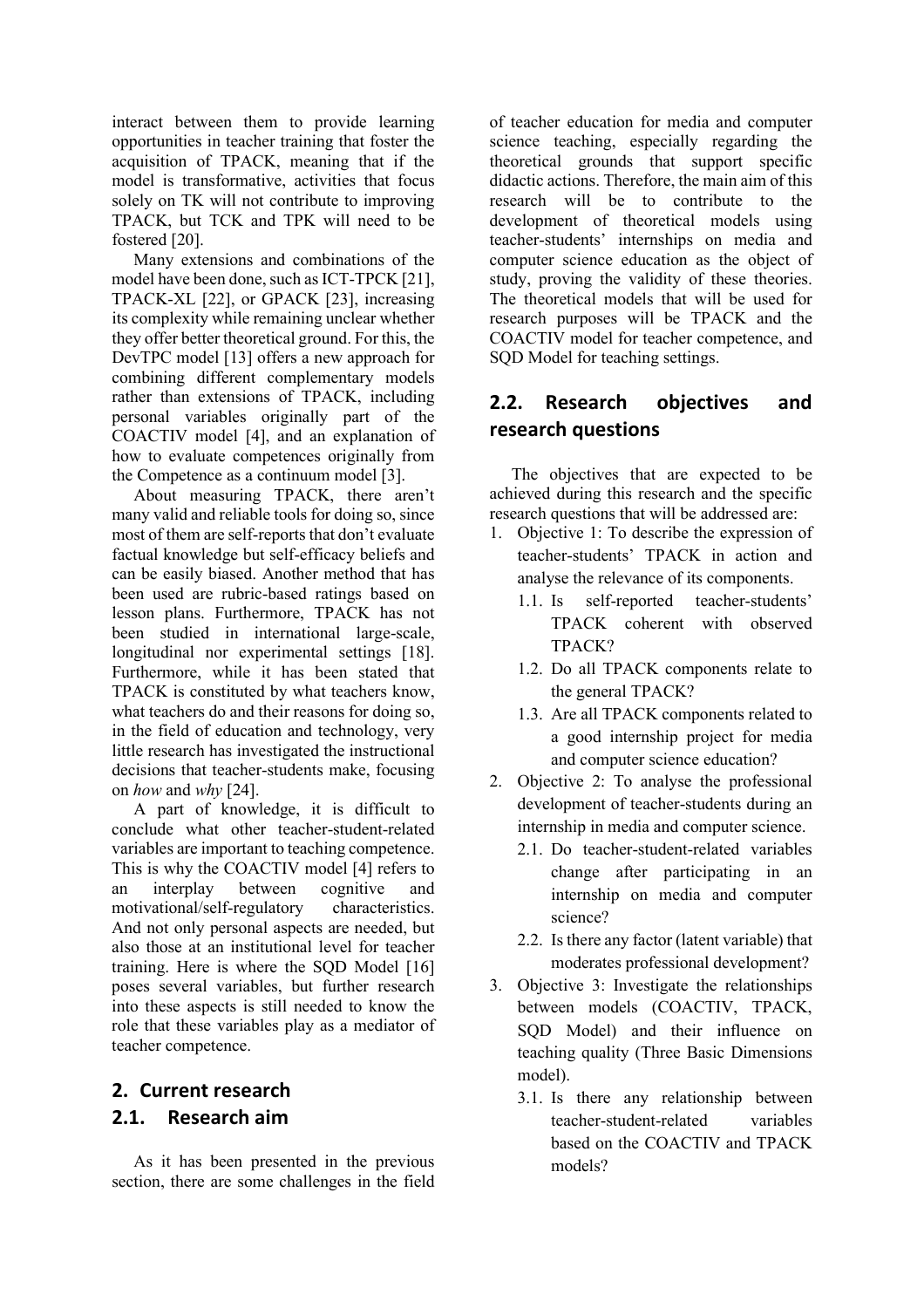3.2. Is there any relationship between teacher-student-related variables, internship projects, teaching quality, and training settings?

## **3. Research methodology 3.1. Research settings**

This research will follow a mixed-methods approach, since qualitative and quantitative data will be collected throughout the study in an<br>embedded manner. Confirmatory and Confirmatory and exploratory correlation analysis will be followed depending on the research question.

This research will be conducted in the context of the module "Media and IT education" at the University of Teacher Education of Zurich (PHZH – Pädagogische Höchschule Zürich). The students that participate in this module are teacher-students being trained for teaching in the primary education level. The module includes a practical part of 1 ECTS (30 working hours) where students participate in an internship. For this internship, students conceptualize a media or computer science project based on the Lehrplan 21 [25] and implement it in a school. They do this internship in pairs, and work in a class where they have already been doing internships in the past, therefore, they already know the students and the teacher. After the internship, students submit the project documentation and written observations, and they make a presentation. They are graded based on their performance.

The data will be collected on the Autumn Semester 2022 and Autumn Semester 2023. About the sample, 300 students participate in this module each semester, although not all of them are expected to participate in the study.

It is still to be confirmed whether it would be possible to create an experimental condition where a group of students goes through an intervention different than those in the control group. It is also pending of confirmation whether it would be possible to have access to a control group consisting of teacher-students who take part in an internship that is not related to media and computer science education.

### **3.2. Measurements**

The main aspects that will be evaluated are:

- a. Teacher-student-related variables
- b. Internship projects
- c. Training settings

For the evaluation of teacher-student-related variables (a), self-reported questionnaires will be distributed before and after the internships. These self-reports will evaluate their professional competence based on the COACTIV model, which includes knowledge; professional values, beliefs, and goals; motivational orientations and rationales; and professional self-regulation skills. The specific questionnaire to be used for this aim is still to be confirmed. For evaluating knowledge, the TPACK.xs questionnaire [20] will be distributed before and after the participation in the internship. It consists of 28 items, four per each subscale, and has shown a good validity and reliability for assessing teacher-students' TPACK. However, since selfreports involve certain limitations such as biases due to social desirability and Dunning-Kruger effects, or measuring teachers' selfefficacy beliefs instead of factual knowledge [18], performance-based measures to collect more factual knowledge will also be used. Concretely, teacher-students' internship reports, grades, and reports from teachers from the PHZH and the school where the teacherstudents did the internship. Other variables such as beliefs about technology or previous experience with technology will also be analysed to allow further exploration.

Regarding the evaluation of their internship projects (b), the related documentation will be treated as qualitative data and will be analysed making use of categories and codes following content and thematic analysis [26]. From this documentation, their knowledge will be analysed using the TPACK model, and teaching quality using the framework of Three Basic Dimensions. To evaluate the level of competency that students acquire, the evaluation grid that teachers already use may be considered. This grid is KoRa considered. This grid is KoRa (Kompetenzraster) and it measures 12 competence standards required for an optimal teaching competence [27]. Finally, other variables such as technology used, or topics treated will also be analysed to allow further exploration.

For the evaluation of training settings (c), the SQD Model [16] will be used to analyse the conditions provided to pre-service teachers to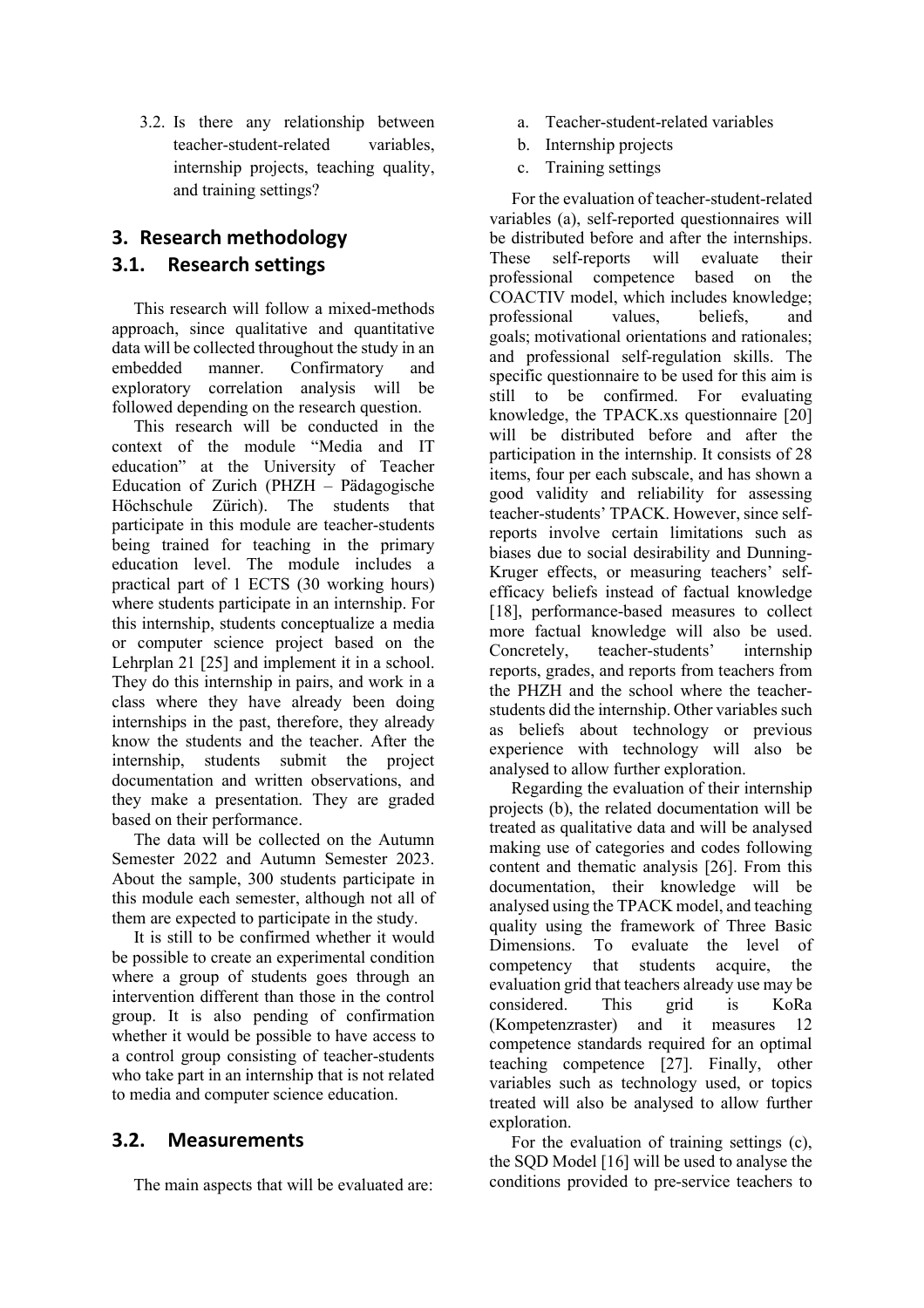prepare them for technology use. This will be done asking teacher-students through a selfreported questionnaire. Furthermore, the TPACK.xs questionnaire will be distributed among their teachers to evaluate the level of TPACK among teacher-student's role models.

#### **3.3. Data analyses**

Qualitative and quantitative methods will be used to analyse the data indicated above. For the qualitative analysis, thematic and content analysis will be performed. These analysis will be used to identify the different TPACK categories in students' projects, similar to [24], and to analyse their teaching quality.

For the quantitative analysis, correlational and predictive relationship analysis will be used depending on the specific research question being addressed.

The correlational analysis will be:

- − Analysis of Variance, ANOVA (qualitative and quantitative variables) for RQ 1.1 and RQ 1.3.
- Independent t-test (quantitative variables, independent measures) for RQ 1.2 and RQ 3.1.
- − Dependent t-test (quantitative variables, repeated measures) for RQ 2.1.
- − Factor analysis (latent variables) for RQ 2.2.
- − (optional) Chi-square independence test (qualitative variables)

On the other hand, the predictive relationship analysis will be:

− Structural equation modelling (multiple regression analysis) for RQ 3.2.

#### **4. Ethical considerations**

Since this research involves the collection and evaluation of personal data, an informed consent form will be created to be signed by all participants. The consent form will include information about the research and about the participant's rights, such as opting-out or eliminating their data. The data collected will be coded and pseudonymously treated during the whole research process.

#### **5. Planning**

This thesis will be conducted during September 2021 and September 2025. A general overview of the project schedule is as follows.

Year 2021/22:

- − Tasks: Literature review and data collection tools selection.
- − Output: Paper "The more you know, the more you believe: Examining the influence of self-reported TPACK on teacher's technology-related beliefs" *(data already collected at the University of Zurich)*

Year 2022/23:

- − Tasks: Data collection and data analysis.
- Output: Paper "TPACK: reported vs observed; paper COACTIV and TPACK: internal structure of the COACTIV model in media and computer science education"

Year 2023/24:

- − Tasks: Data collection and data analysis.
- Output: Paper "Relationships between TPACK and teaching quality; paper Teacher-students' professional development and moderating factors"

Year 2024/25:

- Tasks: Final thesis elaboration.
- − Output: Cumulative dissertation.

#### **6. References**

- [1] European Commission, European framework for the digital competence of educators: DigCompEdu, Publications Office of the European Union, Website, 2017. Accessed: Apr. 21, 2021. [Online]. Available: http://op.europa.eu/en/publicationdetail/-/publication/fcc33b68-d581-11e7 a5b9-01aa75ed71a1/language-en
- [2] E. van Laar, A. J. A. M. van Deursen, J. A. G. M. van Dijk, and J. de Haan, The relation between 21st-century skills and digital skills: A systematic literature review, *Comput. Hum. Behav.*, vol. 72, pp. 577–588, Jul. 2017, doi: 10.1016/j.chb.2017.03.010.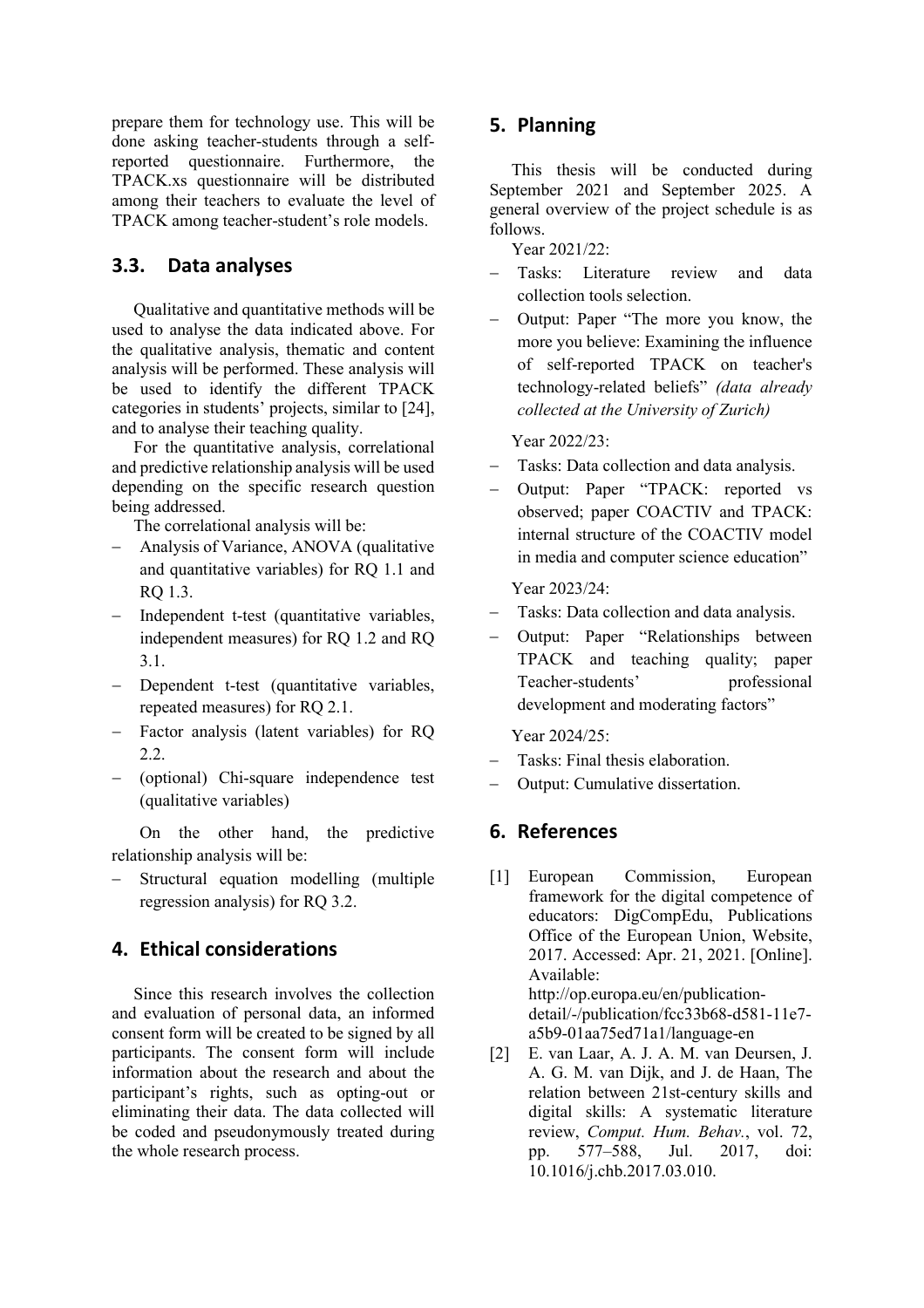- [3] S. Blömeke, J.-E. Gustafsson, and R. J. Shavelson, Beyond Dichotomies: Competence Viewed as a Continuum, *Z. Für Psychol.*, vol. 223, no. 1, pp. 3–13, 2015.
- [4] J. Baumert and M. Kunter, The COACTIV Model of Teachers' Professional Competence, in *Cognitive Activation in the Mathematics Classroom and Professional Competence of Teachers: Results from the COACTIV Project*, M. Kunter, J. Baumert, W. Blum, U. Klusmann, S. Krauss, and M. Neubrand, Eds. Boston, MA: Springer US, 2013, pp. 25–48. doi: 10.1007/978-1- 4614-5149-5\_2.
- [5] J. H. Watson and A. Rockinson-Szapkiw, Predicting preservice teachers' intention to use technology-enabled learning, *Comput. Educ.*, vol. 168, Jul. 2021, doi: 10.1016/j.compedu.2021.104207.
- [6] D. Petko, Teachers' pedagogical beliefs and their use of digital media in classrooms: Sharpening the focus of the 'will, skill, tool' model and integrating teachers' constructivist orientations, *Comput. Educ.*, vol. 58, no. 4, pp. 1351– 1359, May 2012, doi: 10.1016/j.compedu.2011.12.013.
- [7] I. Backfisch, R. Scherer, F. Siddiq, A. Lachner, and K. Scheiter, Teachers' technology use for teaching: Comparing two explanatory mechanisms, *Teach. Teach. Educ.*, vol. 104, p. 103390, Aug. 2021, doi: 10.1016/j.tate.2021.103390.
- [8] S.-L. Cheng, L. Lu, K. Xie, and V. W. Vongkulluksn, Understanding teacher technology integration from expectancyvalue perspectives, *Teach. Teach. Educ.*, vol. 91, May 2020, doi: 10.1016/j.tate.2020.103062.
- [9] M. J. Nelson and N. A. Hawk, The impact of field experiences on prospective preservice teachers' technology integration beliefs and intentions, *Teach. Teach. Educ.*, vol. 89, Mar. 2020, doi: 10.1016/j.tate.2019.103006.
- [10] M. Koehler and P. Mishra, What is Technological Pedagogical Content Knowledge (TPACK)?, *Contemp. Issues Technol. Teach. Educ.*, vol. 9, no. 1, pp. 60–70, Mar. 2009.
- [11] D. Maor, Using TPACK to develop digital pedagogues: a higher education

experience, *J. Comput. Educ.*, vol. 4, Mar. 2016, doi: 10.1007/s40692-016-0055-4.

- [12] J. Voogt, P. Fisser, N. P. Roblin, J. Tondeur, and J. van Braak, Technological pedagogical content knowledge – a review of the literature, *J. Comput. Assist. Learn.*, vol. 29, no. 2, pp. 109–121, 2013, doi: 10.1111/j.1365-2729.2012.00487.x.
- [13] S. Stadler-Heer, Introducing German preservice teachers to remote teaching: Policy, preparation and perceptions of competence development of future foreign language teachers, *Train. Lang. Cult.*, vol. 5, pp. 68–85, Mar. 2021, doi: 10.22363/2521-442X-2021-5-1-68-85.
- [14] D. Holzberger, A.-K. Praetorius, T. Seidel, and M. Kunter, Identifying effective teachers: The relation between<br>teaching profiles and students' teaching profiles and students' development in achievement and enjoyment, *Eur. J. Psychol. Educ.*, no. 34, pp. 801–823, 2019.
- [15] A.-K. Praetorius, E. Klieme, B. Herbert, and P. Pinger, Generic dimensions of teaching quality: the German framework of Three Basic Dimensions, *ZDM*, vol. 50, no. 3, pp. 407–426, Jun. 2018, doi: 10.1007/s11858-018-0918-4.
- [16] J. Tondeur, J. van Braak, G. Sang, J. Voogt, P. Fisser, and A. Ottenbreit-Leftwich, Preparing pre-service teachers to integrate technology in education: A synthesis of qualitative evidence, *Comput. Educ.*, vol. 59, no. 1, pp. 134– 144, Aug. 2012, doi: 10.1016/j.compedu.2011.10.009.
- [17] İ. Reisoğlu and A. Çebi, How can the digital competences of pre-service teachers be developed? Examining a case study through the lens of DigComp and DigCompEdu, *Comput. Educ.*, vol. 156, Oct. 2020, doi: 10.1016/j.compedu.2020.103940.
- [18] D. Petko, Quo vadis TPACK? Scouting the road ahead, Jun. 2020, pp. 1349–1358. Accessed: Nov. 14, 2020. [Online]. Available: https://www.learntechlib.org/primary/p/2 17445/
- [19] L. Brantley-Dias and P. A. Ertmer, Goldilocks and TPACK: Is the Construct 'Just Right?,' *J. Res. Technol. Educ.*, vol. 46, no. 2, pp. 103–128, Dec. 2013, doi: 10.1080/15391523.2013.10782615.